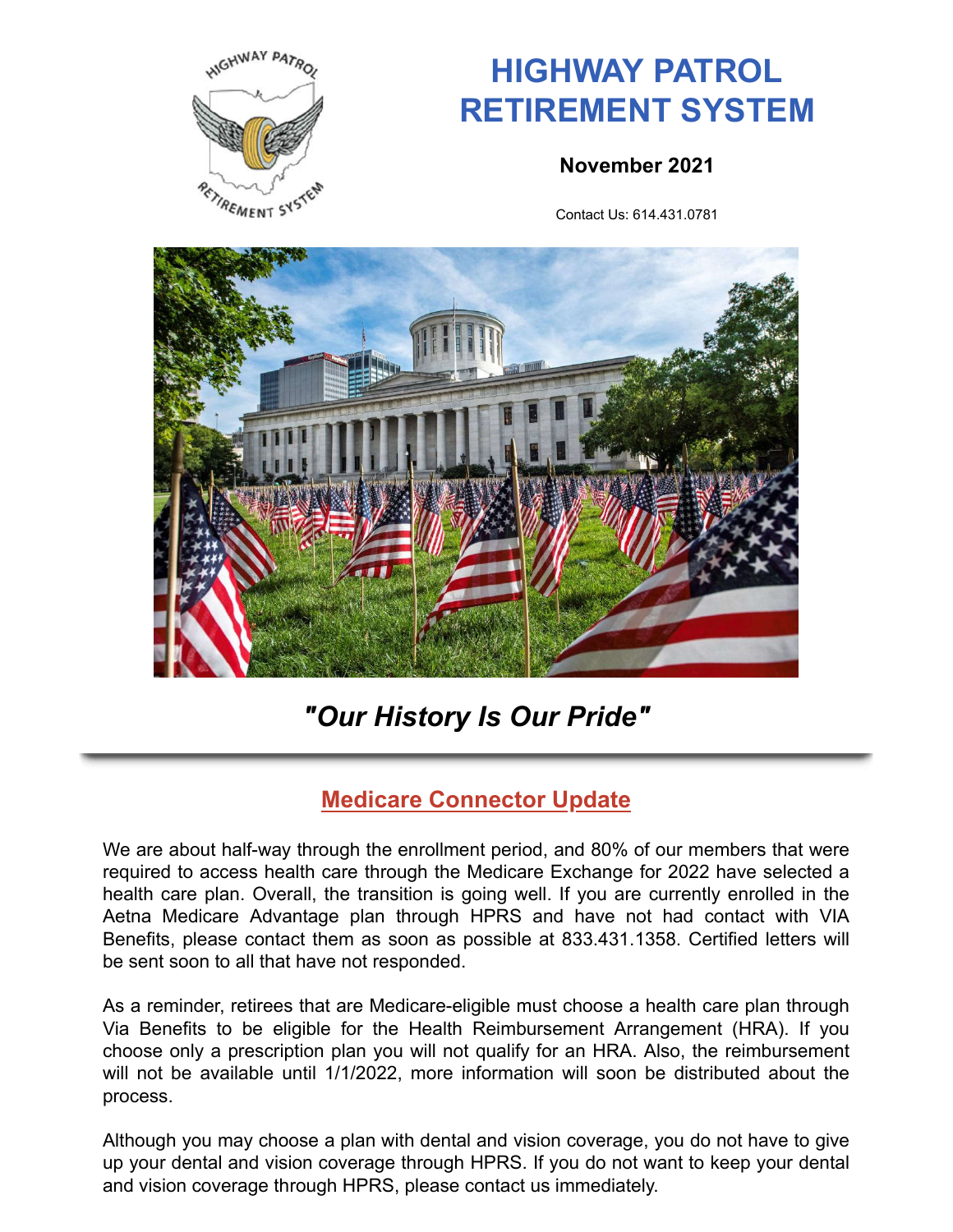As expected, the enrollment phone call has been lengthy for most of our members and certainly not enjoyable. The average phone call to enroll lasts 48 minutes. This is an average of course, and we are aware some have been much longer. Please expect to spend at least 45 minutes per person for an enrollment call. This is an important decision and the time necessary to make the proper choice should be anticipated. We have received many calls of support and appreciation. Thank you for your continued patience and understanding.

#### **Ohio Senior Health Insurance Information Program**

The Ohio Department of Insurance has a resource available for Medicare beneficiaries for anyone that wants to learn more about the Medicare insurance available to them. The Ohio Senior Health Insurance Information Program (OSHIIP) provides free, objective health information, to include individualized Medicare counseling, specifically for Ohioans. OSHIIP is available Monday - Friday, 7:30 am - 5pm, at 1.800.686.1578 or online at insurance.ohio.gov. Also, online virtual counseling appointments are available at https://www.ohiomedicarecounseling.as.me/.

#### **UPCOMING EVENTS**

The 34th Annual Snowbird Reunion will be March 24-26, 2022, at the Orlando Marriott Lake Mary, in Lake Mary, Florida. The hotel is now accepting reservations at a special group rate of \$139.00. You are encouraged to take advantage of the early room reservation opportunity. More details can be found on our website.

#### **Extra Social Security Wage Credits for Military Service**

From 1957 through 2001, if you had military service earnings for active duty (including active duty for training), you may have extra Social Security wage credits added to your earnings record. These extra earnings credits may help you qualify for Social Security or increase the amount of your Social Security benefit.

Here's how the special extra earnings are credited on your Social Security record:

- From 1957 through 1977, you are credited with \$300 in additional earnings for each calendar quarter in which you received active-duty basic pay.
- From 1978 through 2001, for every \$300 in active-duty basic pay, you are credited with an additional \$100 in earnings up to a maximum of \$1,200 a year.

In January 2002, Public Law 107-117, the Defense Appropriations Act, stopped the special extra earnings that have been credited to military service personnel.

Also, if you enlisted after September 7, 1980, and didn't complete at least 24 months of active duty or your full tour, you may not be able to receive the additional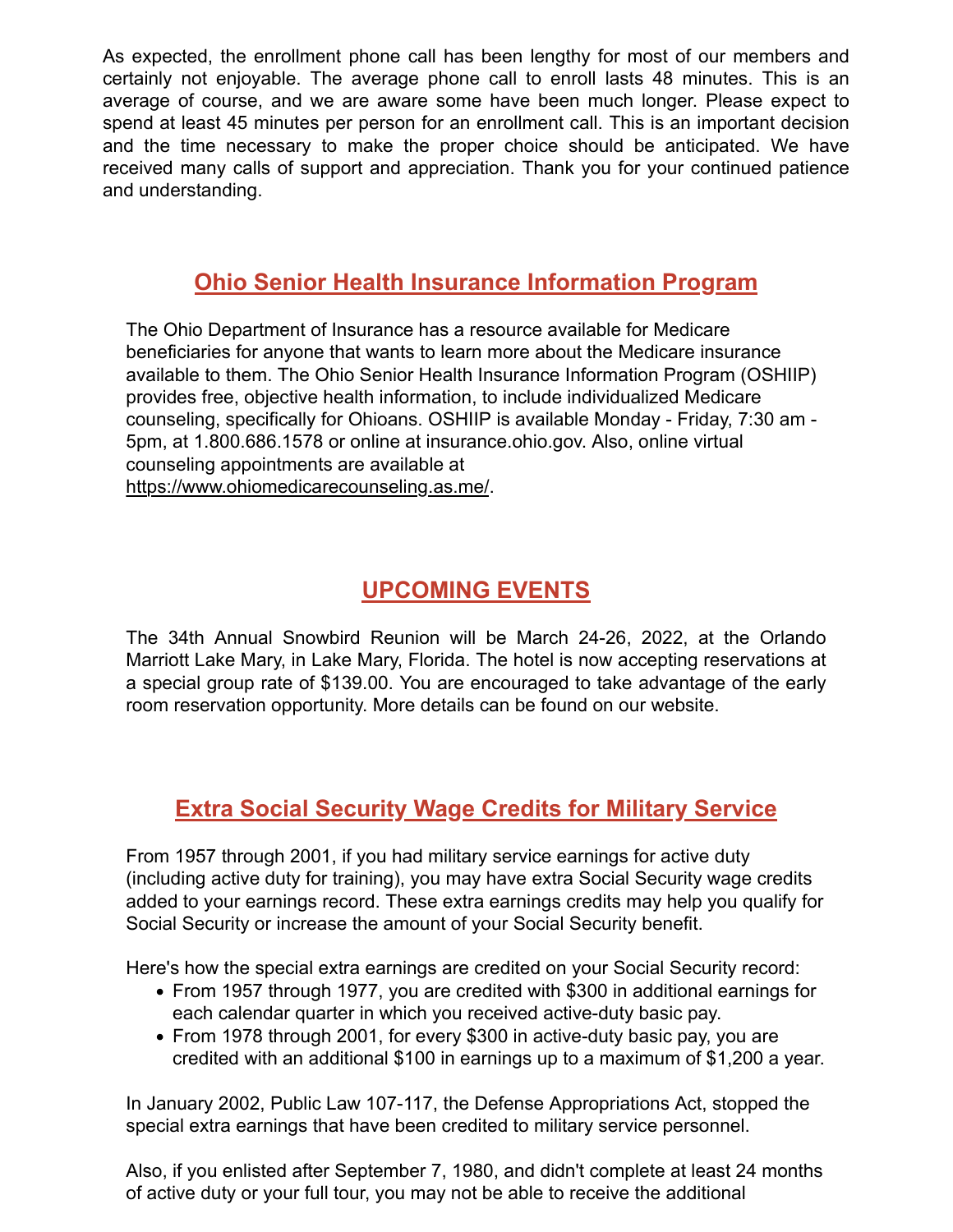#### **Retiree Qualification**

As a reminder, your qualification under the LEOSA rules is only good for one year from the date of qualification. This can be found in 18 USC 926C: Carrying of concealed firearms by qualified retired law enforcement officers. For example, if you qualified on May 1, 2021, then you must qualify on or prior to May 1, 2022.

The upcoming scheduled retiree qualifications at the Academy are:

- Wednesday, January 19, 2022, at 1300 hours
- Wednesday, April 4, 2022, at 1300 hours
- Wednesday, June 10, 2022, at 1000 hours
- Wednesday, August 10, 2022, at 1300 hours
- Wednesday, October 12, 2022, at 1300 hours

As a reminder, you must complete a Weapons Qualifications Record (HP-15C), that includes your personal weapon information, and submit it to Melissa Fellure at mjfellure@dps.ohio.gov no less than 14 days prior to the qualification date. Retirees must bring their Division-issued ID Card with them to the qualification, and the retiree must supply weapon(s) and ammunition. If you have any questions, please call the Academy at 614.466.4896.

#### **Important Numbers For You To Have On Hand**

| <b>HPRS</b>                       | (614) 431-0781 |
|-----------------------------------|----------------|
| <b>VIA Benefits*</b>              | (833) 431-1358 |
| Medicare                          | (800) 633-4227 |
| <b>Medical Mutual of Ohio</b>     | (877) 520-6729 |
| <b>Express Scripts**</b>          | (866) 472-6249 |
| <b>Aetna Vision</b>               | (877) 973-3238 |
| Delta Dental of Ohio              | (800) 524-0149 |
| <b>Social Security</b>            | (800) 772-1213 |
| <b>Ohio Deferred Compensation</b> | (877) 644-6457 |
| OSHIIP                            | (800) 686-1578 |

\*VIA Benefits currently services Medicare-eligible beneficiary recipients only, for health care and prescription coverage. For those not yet Medicare-eligible, health care coverage is provided by HPRS through Medical Mutual of Ohio (MMO).

\*\*Express Scripts coverage through HPRS for non-Medicare enrollment.